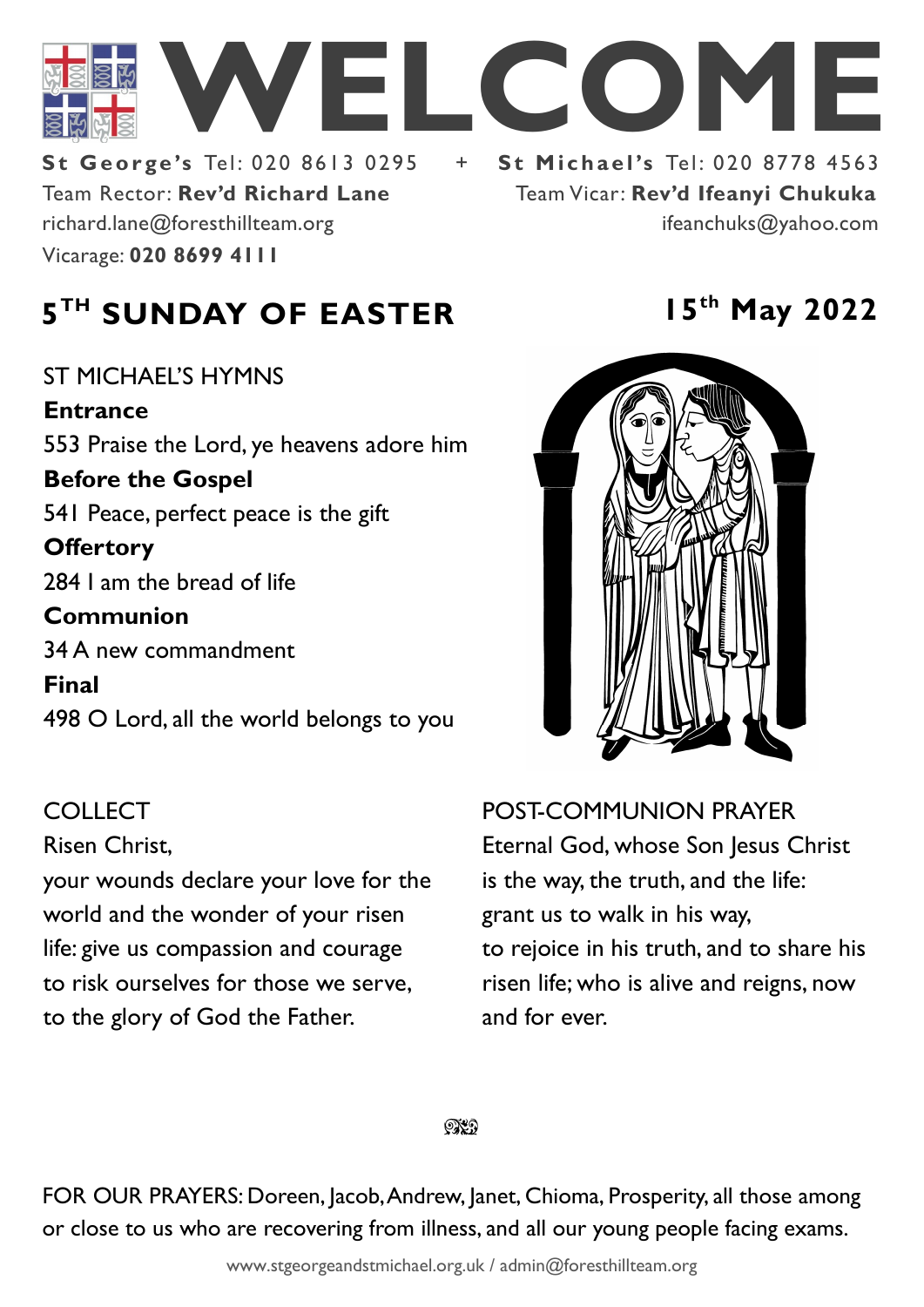# **GIVE A LITTLE**

Help support the work at St Michael's. You can easily donate online using this QR code—scan it with your camera and it will take you directly to the donations page –or ask for our contactless device that you can use to donate with your credit or debit card.



## **EVENTS THIS WEEK**

*Monday 16 May* Hall: 09:30-11:30 -Toddler Group

*Tuesday 17 May* Hall: 09:30-11:30 -Toddler Group Hall: 18:30 - 20:00– Pilates

*Wednesday 18 May* Church: 09:30-11:30 -Toddler Group

*Saturday 21 May* Hall: 09:00-17:00—7th Day Adventists *Sunday 22 May* Church 10:00 - Holy Communion Church 10:00 - **Sunday School** Hall 13:00-17:00 - I AM Church

೧೪೧

### LEWISHAM FOODBANK

The foodbank is in need of donations as the cost of living rises. For more information go to https:// lewisham.foodbank.org.uk/give-help/ donate-food/ or call 07938 071854 .

### **UPCOMING EVENTS**

*Sunday 12 June* Church 10:00 - **Sunday School**

#### SERVICE INFORMATION

- Our service on the **first Sunday** of every month is lead by our children and young people.
- Sunday School is on the **second**  and **fourth Sundays** of the month.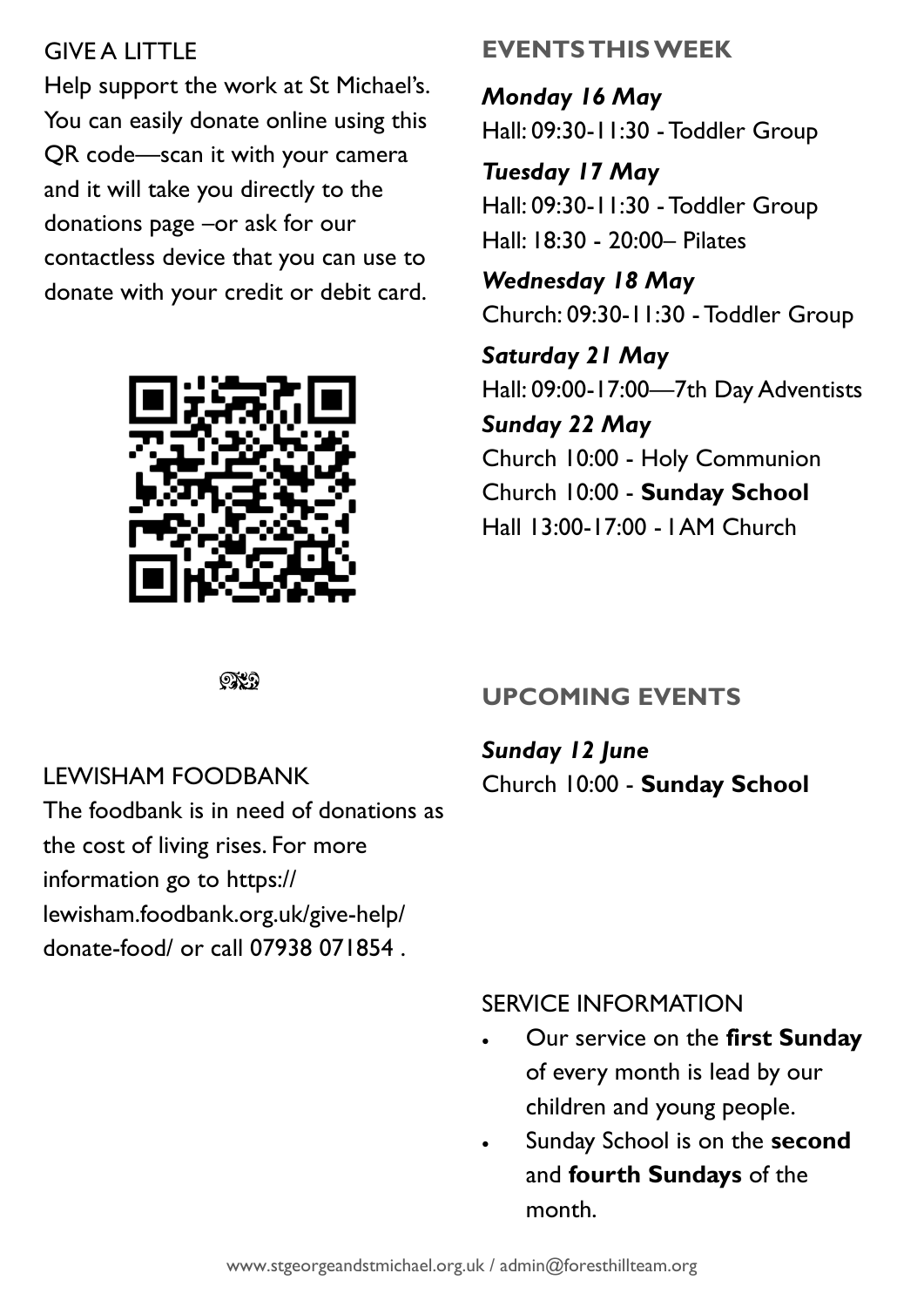# LEWISHAM FOOD BANK

The food bank are in need of food donations. At the time of printing they need:

- UHT MILK (SEMI SKIMMED OR FULL FAT - NOT SKIMMED)
- LONG-LIFE JUICE
- CEREAL
- TINNED TOMATOES
- TINNED SWEETCORN
- TINNED PULSES
- TINNED FISH
- TINNED FRUIT
- TINNED RICE PUDDING
- **BISCUITS**
- RICE
- COOKING OIL
- PASTA SAUCE
- **TEA BAGS**
- HALAL/GLUTEN FREE ITEMS
- VEGETARIAN MEALS (NON PERISHABLE)
- LOW/REDUCED SUGAR CEREAL
- NO ADDED SUGAR TINNED FRUIT
- SHOWER GEL
- TOILET ROLLS
- SANITARY TOWELS
- NAPPIES (LARGER SIZES)
- **BABY WIPES**
- WASHING UP LIQUID
- STRONG CARRIER BAGS

Delivery address: Hope Centre 118 Malham Road London SE23 1AN

Delivery times: Mon – Fri: 9 am – 3 pm. Please call on **07828 326749** to check before arranging a delivery time. Thank you!

# $\mathbb{C}\mathbb{C}$

BLUEBELL WALK

Many thanks from Mo and Susie for all your support towards raising funds for St Christopher's Hospice!

### ೧೪೧

LOST PROPERTY

There is a box of lost property in the Lady Chapel at St Michael's. Please have a look and see if there's anything of yours in there over the next couple of weeks. After that, it will all be disposed of.

#### $\mathbb{C}\mathbb{C}$